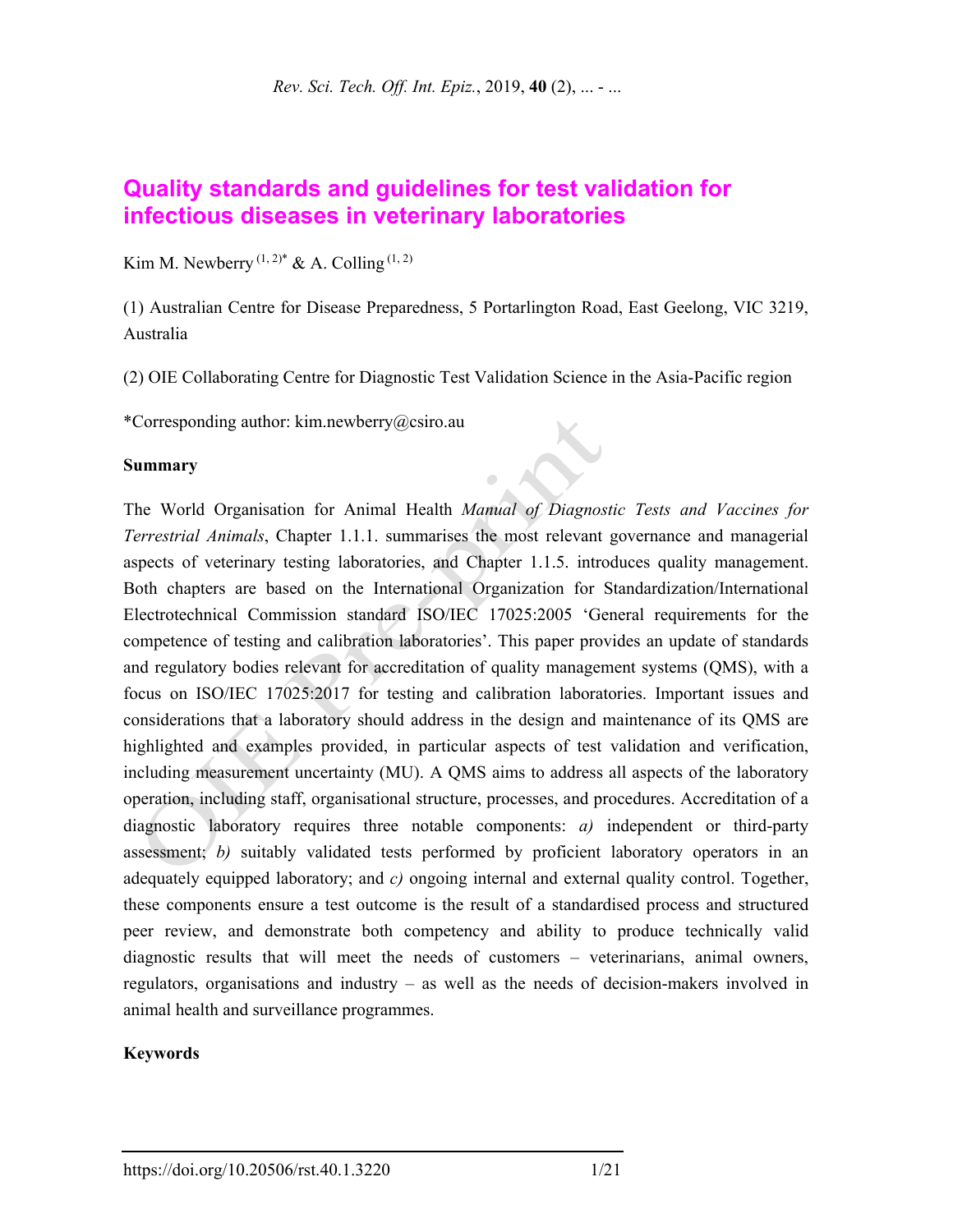Accreditation – ISO – International Organization for Standardization – OIE – Quality assurance – Quality management system – Validation – Verification – World Organisation for Animal Health.

# **Introduction**

An accredited quality management system (QMS) enables a laboratory to identify, measure, control and improve various core processes that lead to improved performance. In simple terms:

- − say what you do: document procedures
- − do what you say: follow documented procedures
- − prove it: audits and quality control
- − improve it: corrective action processes.

'Quality' can be simply defined as 'fit for purpose' and the primary role of a 'quality standard' is to define the relationship between customer and service provider, e.g. a testing laboratory. Quality control procedures provide evidence that results are reliable, and quality assurance is the organisational framework in which a laboratory operates.

The QMS standards of the International Organization for Standardization (ISO) include ISO 9000 (QMS – Fundamentals and vocabulary) and ISO 9001 (QMS – Requirements). They are the world's most recognised QMS standards and they help organisations to meet the expectations and needs of their customers.

The ISO 9001 standard describes the requirements for a quality management system (1). In terms of testing and calibration laboratories, the ISO/IEC 17025 standard (2) is based on the laboratory's competence to perform specific activities, known as competency-based standards, together with management systems to ensure expected outcomes.

Competency-based standards are written for use by the conforming assessment body (the testing laboratory) to demonstrate to their customers that they have the competence to carry out specific conforming tasks. The testing laboratory can choose to have their conformance with ISO/IEC 17025 assessed through peer assessment programmes or they can seek formal accreditation to the standard through independent, third-party accreditation bodies.

The ISO/IEC 17025 standard forms the basis of many national standards for recognition of the competence of calibration and testing laboratories. A veterinary diagnostic testing laboratory should aim to use reputable, competency-based standards and guidelines to assist in designing its QMS. The ISO/IEC 17025 standard is the most recognised standard used in veterinary testing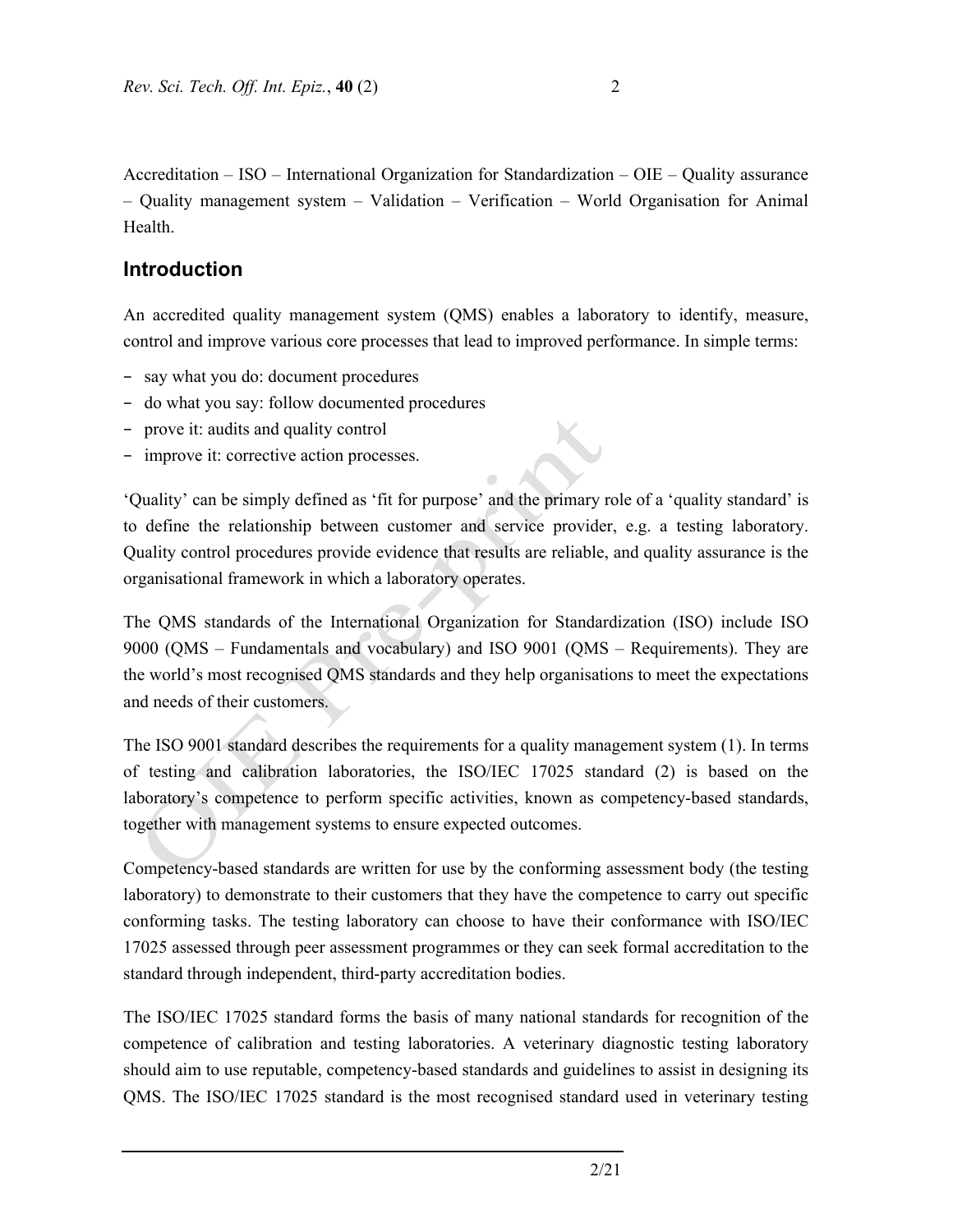laboratories around the world. For World Organisation for Animal Health (OIE) Reference Laboratories, the use of the current ISO/IEC 17025 standard is essential (3). For veterinary testing laboratories seeking accreditation, the ISO/IEC 17025 standard or equivalent is acceptable. The standard covers the required seven quality management principles (1) and is based on managerial processes, document control of processes and procedures, technical requirements, customer complaints, corrective action and improvement, internal auditing, independent assessment by accreditation bodies, and independent review of result validity by way of participation in external proficiency testing (PT). Laboratories that are assessed as compliant are regarded as competent.

Information on ISO/IEC 17025 can be obtained from national accreditation bodies, which exist in most countries. Lists of accreditation bodies and the standards they can accredit can be obtained from the International Laboratory Accreditation Cooperation (ILAC) or from ILACrecognised regional cooperation bodies; for example, the Asia Pacific Accreditation Cooperation or the European Co-operation for Accreditation (ilac.org).

The International Laboratory Accreditation Cooperation is the principal international cooperation for developing and harmonising accreditation bodies and operates through an established network of mutual recognition agreements (MRAs). Cooperations such as ILAC are responsible for peer evaluation and mutual acceptance of member-based accreditation bodies in accordance with ISO/IEC 17011:2017 'Conformity assessment – Requirements for accreditation bodies accrediting conformity assessment bodies'. A list of standards related to testing laboratories is noted below:

− testing and calibration laboratories (ISO/IEC 17025)

− medical laboratories (ISO/IEC 15189:2012 'Medical laboratories – Requirements for quality and competence')

inspection bodies (ISO/IEC 17020:2012 'Conformity assessment – Requirements for the operation of various types of bodies performing inspection')

− proficiency testing (PT) providers (ISO/IEC 17043:2010 'Conformity assessment – General requirements for proficiency testing')

− reference material producers (ISO 17034:2016 'General requirements for the competence of reference material producers').

With the emergence of many zoonotic diseases, veterinary laboratories may become more involved in testing human samples and may, therefore, be required to conform to a medical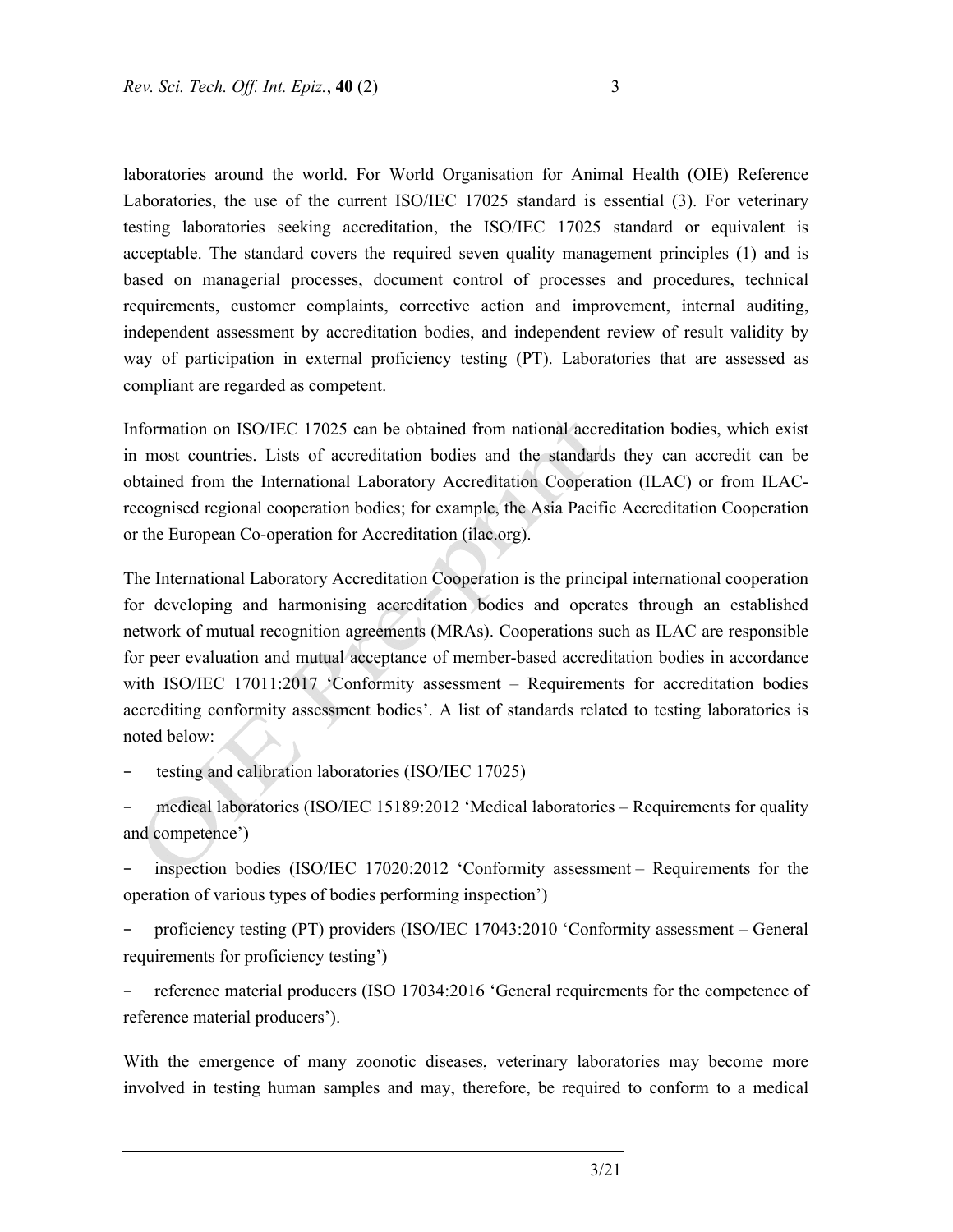laboratory standard such as ISO/IEC 15189, depending on the regulatory requirements of individual countries.

The focus of this paper is on the use of ISO/IEC 17025 in veterinary testing laboratories. Examples and case studies for test validation and verification are provided and specific requirements that were introduced with the latest version of ISO 17025  $(2017)$  are illustrated.

# **The quest for valid results from diagnostic tests**

Valid laboratory results are essential for diagnosis, surveillance and trade. Achievement of such results requires a well-organised, functioning and maintained QMS. OIE Chapter 1.1.1. 'Management of veterinary diagnostic laboratories' and Chapter 1.1.5. 'Quality management in veterinary laboratories', describe the components of governance and management and the issues to consider when designing and maintaining a laboratory's QMS, based on the OIE's interpretations of ISO standards. These chapters were based on an old version of ISO/IEC 17025 (2005). In 2017, the following changes to ISO/IEC 17025 were introduced:

increased emphasis on risk-based thinking and on outcomes rather than procedure, which enables some reduction in prescriptive requirements. As a consequence, the laboratory must be able to demonstrate how it minimises or eliminates the risks it identifies

greater flexibility in the requirements for processes, procedures, documented information and organisational responsibilities

further emphasis on complaints, confidentiality and impartiality, for example, conflict of interest, are examples of a more client-oriented approach

− regarding validation, personnel must be authorised to perform specific activities, including the development, modification, verification and validation of methods, analysis, and the interpretation and reporting of results

appropriate comments indicating that results may be compromised need to be included in the report

the laboratory can choose between two different management system options (see below).

Further information on a gap analysis between the old and new version of the standard can be found on the website of Australia's National Association of Testing Authorities (NATA) (4).

A valuable interpretation of ISO/IEC 17025:2017 for veterinary testing laboratories from NATA includes *ISO/IEC 17025 Application Document. Animal health – Appendix* (5).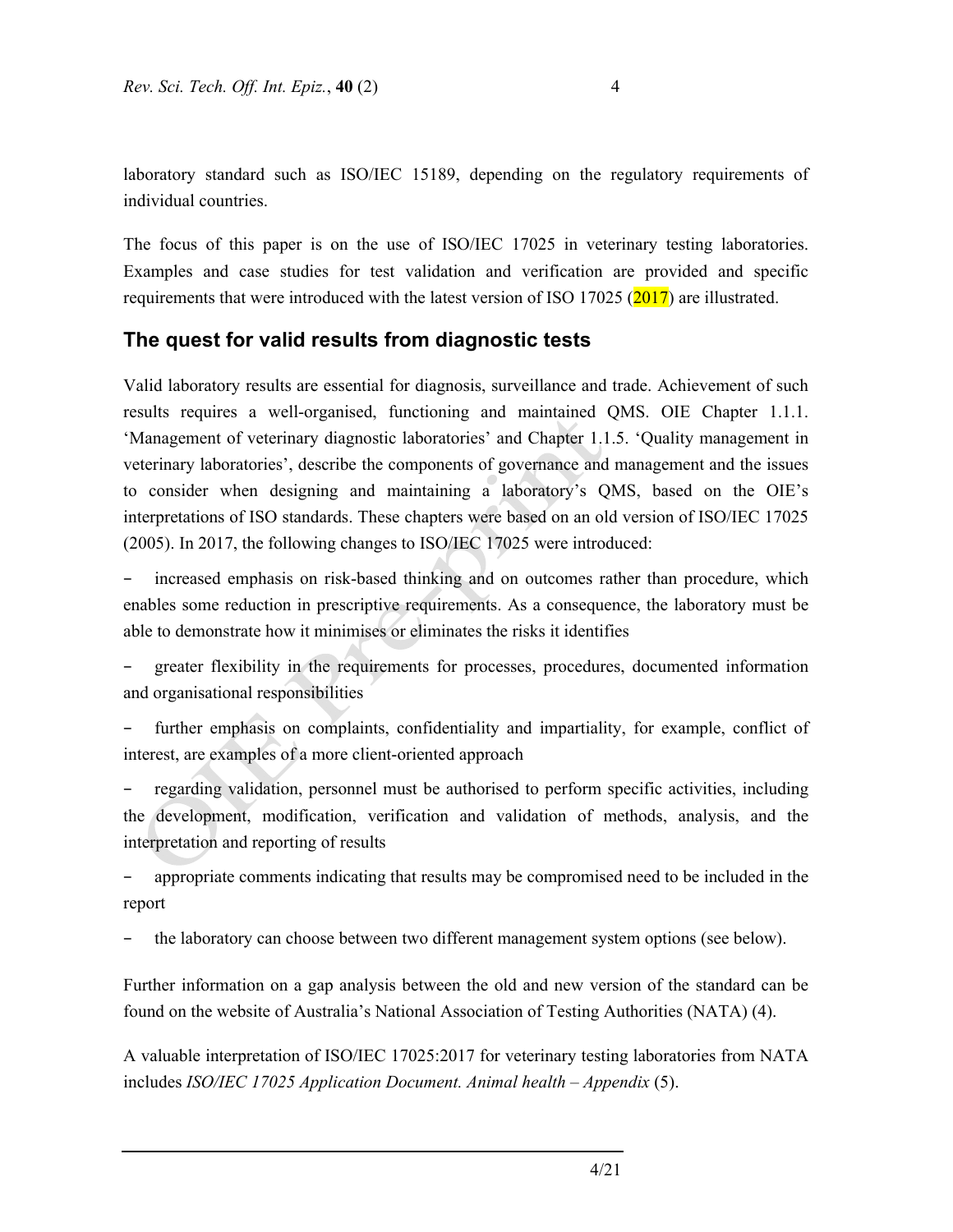# **An accredited diagnostic laboratory is based on three key components**

## **Third-party (independent) assessment**

To become a recognised ISO/IEC accredited testing and calibration laboratory (5), the following requirements should be adopted. A description has been summarised for the purpose of this paper. Full details can be found in the standard.

## General requirements

− Impartiality: presence of objectivity; conflicts of interest do not exist

− Confidentiality: the laboratory shall be responsible, through legal enforcement, for the management of all information obtained or created during its laboratory activities.

### Structural requirements

The laboratory must be a legal entity and legally responsible for its activities. The laboratory shall identify managerial staff that have overall responsibility for the laboratory. All laboratory activities must meet the requirements of ISO/IEC 17025:2017, customers, regulatory bodies and organisations.

## Resource requirements

The laboratory shall have the personnel, facilities, equipment, systems and support services necessary to manage and perform its activities:

− *Personnel*: all staff at the laboratory shall act impartially and be competent in required laboratory activities. Staff education, qualifications, training, technical knowledge, skill and experience should be documented. Staff shall be authorised to perform specific laboratory activities, such as development, modification, verification and validation, analysis of results, reporting, reviewing and authorisation of results

− *Facilities*: the facilities and environmental conditions should be suitable for laboratory activities and not adversely affect the validity of test results

− *Equipment*: the laboratory shall have access to the equipment required for the correct performance of laboratory activities that can influence test results

− *Metrological traceability*: calibration measurements that can be related to a documented reference and contribute to calculation of measurement uncertainty (MU)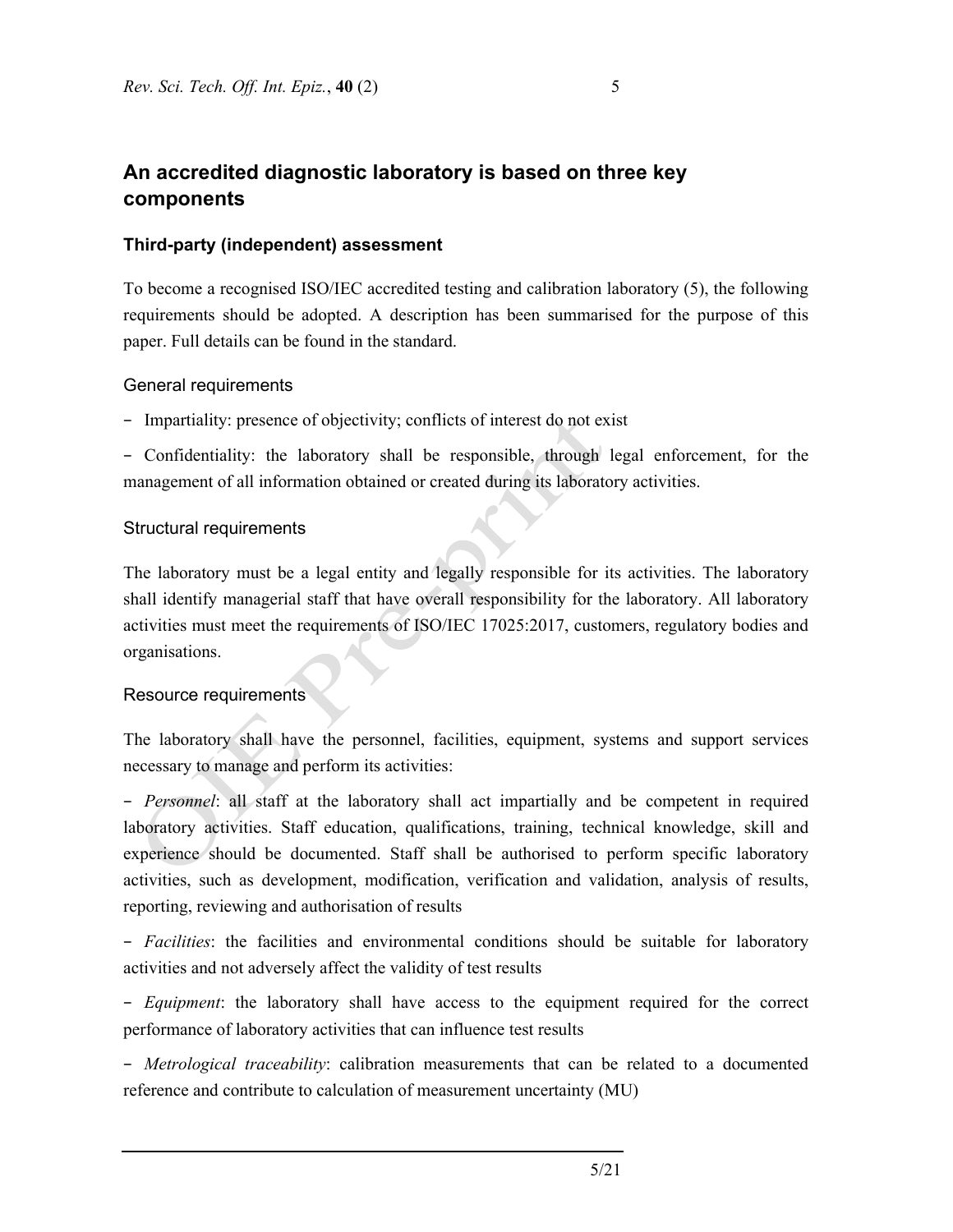− *External providers of products and services*: only suitable externally provided products and services that affect the laboratory's activities, including test outcomes, are used.

## Process requirements

*Review of requests, tenders, and contracts: the laboratory shall have a procedure in place* 

− *Selection and verification of fit-for-purpose methods*: use of appropriate, up-to-date methods and procedures for all laboratory activities, appropriate evaluation of MU, and statistical analysis of data. (It is recommended that laboratories choose methods that have been published in international, regional, or national standards, or peer-reviewed journals/texts)

− *Validation of methods*: the laboratory shall validate non-standard methods and standard methods outside their intended scope, or otherwise modified; performance characteristics shall be relevant to the customer's needs and consistent with specified requirements

*Sampling*: the laboratory shall have a sampling plan and a method for when it carries out sampling of substances

− *Handling of test or calibration items*: the laboratory shall have procedures for the transportation, receipt, handling, identification, protection of integrity, storage, retention and disposal of test or calibration items

*Use of technical records*: technical records shall have documented information to identify factors affecting the test outcome, MU and enable repetition of the method under conditions as close to the original as possible

− *Evaluation of measurement of uncertainty*: a laboratory shall identify the contributions to MU or assess when a test procedure precludes rigorous evaluation of MU

*Ensuring validity of results*: the laboratory shall have procedures for monitoring the validity of results; where possible, statistical techniques shall be used to review and monitor results, looking for trends

*Reporting of results*: results shall be reviewed and authorised prior to release

*Complaints*: the laboratory shall have a documented process to receive, evaluate and make decisions on complaints

*Non-conforming work*: the laboratory shall have a procedure that shall be implemented when any aspect of its activities or results do not conform with its own procedures or with the agreed requirements of its customer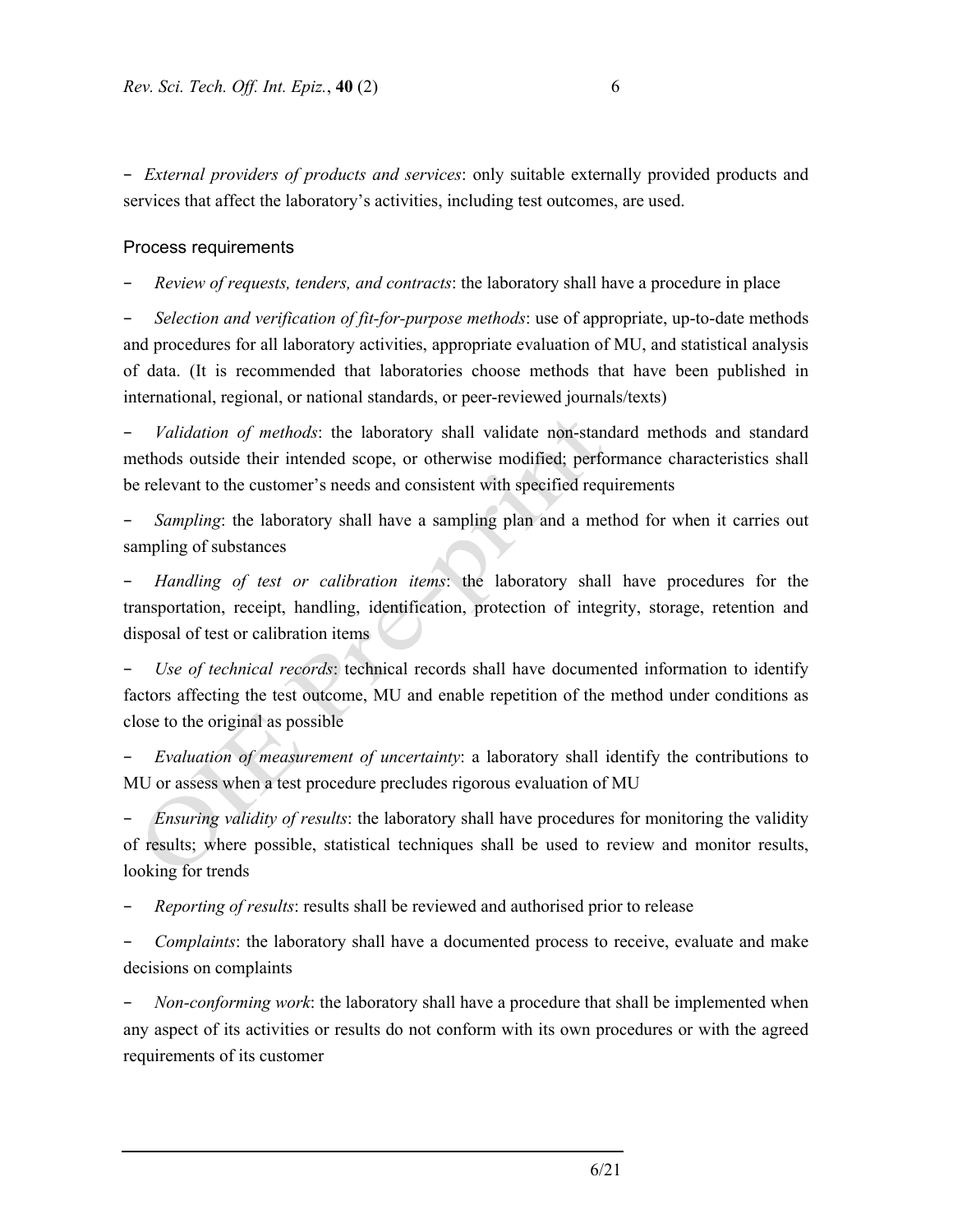*Control of data and information management*: the laboratory shall have access to the data and information needed to perform its activities; information management systems used for collection, processing, recording, storage, or retrieval of data shall be validated for functionality.

### Management system requirements

The laboratory must establish, document, implement and maintain a management system that is capable of supporting and demonstrating the consistent achievement of the requirements of the standard and assuring the quality of laboratory results. There are two different management system options – Option A and Option B. Option A is for laboratories that do not have accreditation to ISO 9001 and must therefore meet all the requirements of the new ISO/IEC 17025:2017, including those for management and processes. Option B is for testing laboratories that already have accreditation to ISO 9001 and are therefore exempt from the management requirements listed in the last section of the new ISO/IEC 17025:2017.

### **Validation or verification of a test method**

Method validation is about designing and producing a test that is fit for an intended purpose. It is used to evaluate non-standard, newly developed methods by establishing test performance characteristics at an acceptable, or prescribed, level of statistical confidence. Based on ISO/IEC 17025:2017, it requires laboratory personnel to follow the methods deemed appropriate by the laboratory. It is important to note that the new version of the standard specifies that personnel must be authorised to perform validation and related activities. The complexity of regulatory requirements, coupled with an ever-changing repertoire of new and unique diagnostic reagents and many novel assay platforms and protocols, continues to precipitate discussions about how to properly validate these assays and fulfil the requirements of the standard. Some examples from international and national regulators that face the challenge of providing guidance in the interpretation of the standard for test validation are given below.

The OIE has developed a validation, certification and registration process, and 14 diagnostic test kits have thus far been approved for registration (www.oie.int/scientific-expertise/registration-ofdiagnostic-kits/download-application-form/). National bodies have developed OIE-based templates and approval processes to certify diagnostic tests. In Australia, for example, the Subcommittee for Animal Health Laboratory Standards (SCAHLS) has developed separate validation templates for assays that detect fundamentally different analytes, such as antibodies and nucleic acid (6, 7). The OIE validation process uses a 'one template for all tests' approach. The Friedrich Loeffler Institute has developed a license-based marketing authorisation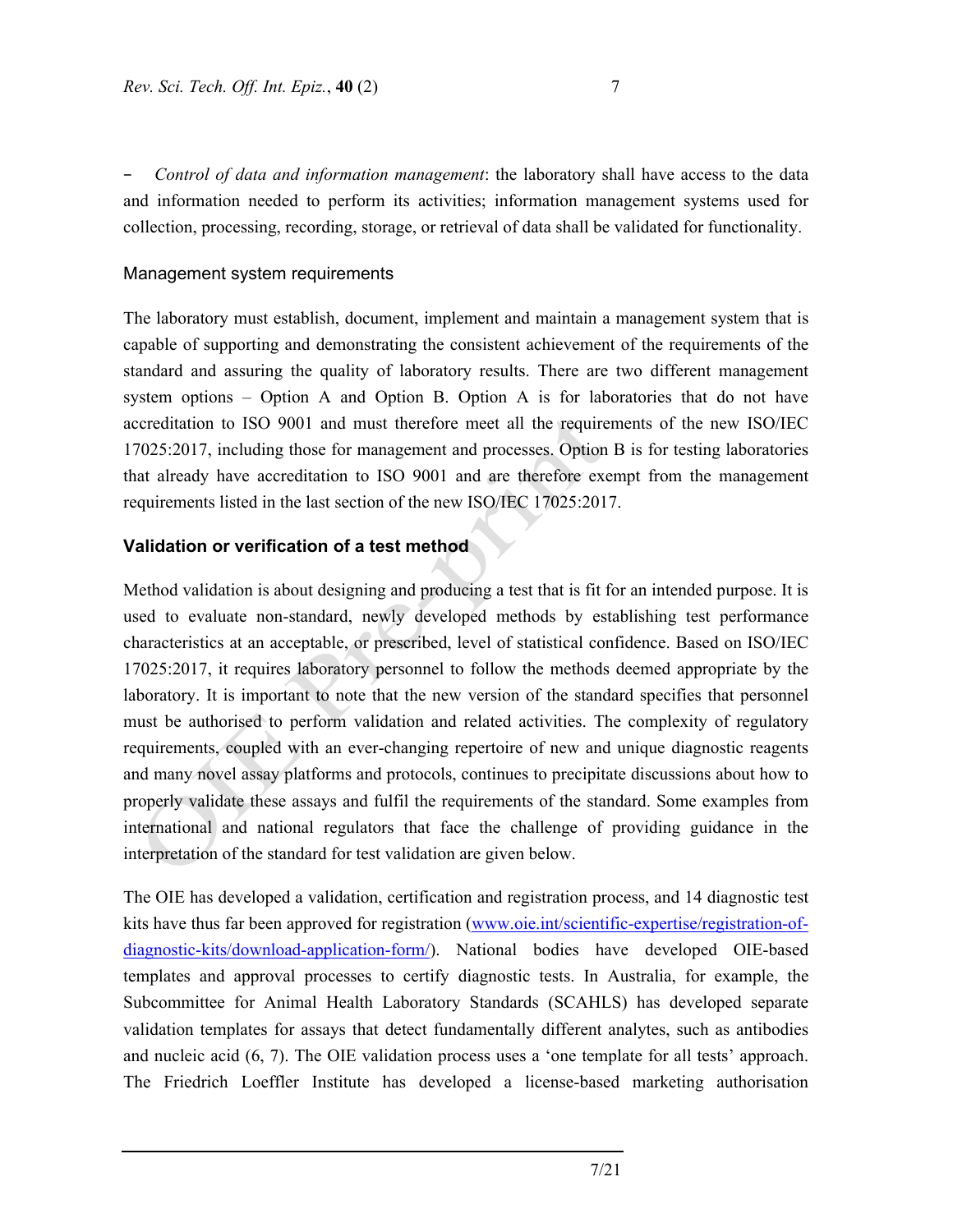## application **process** (www.fli.de/fileadmin/FLI/Service/Zulassungsstelle/englisch/02\_e\_Zul\_Mittel.pdf).

Another useful interpretation of ISO/IEC 17025 for method validation in testing laboratories (including veterinary) can be found in the *NATA General Accreditation Guidance (GAG) for the Validation and Verification of Quantitative and Qualitative Test Methods* (8).

Method verification, as noted in Chapter 2.2.8. of the OIE *Terrestrial Manual* (9), provides evidence that the test performance characteristics of an already validated or standard method are comparable when used in another laboratory. The ISO/IEC 17025:2017 standard (2) states, 'The laboratory shall verify that it can properly perform methods before introducing them by ensuring that it can achieve the required performance. If the method is revised by the issuing body, verification shall be repeated to the extent necessary'.

The NATA GAG (8) states, 'Verification is the process of demonstrating the performance criteria included in the method can be met by the facility prior to introducing them for routine use'.

In ISO 9001 terms, verification is simply defined as ensuring a test is performing correctly and remains fit for purpose*.* Interpretations of ISO standards can be fraught with inconsistencies. Confusion about what actually constitutes verification of a test in terms of the veterinary laboratory is likely to be attributed to inconsistent interpretations of the testing laboratory standards.

Although standards and guidelines for validation are available to reference, guidelines for verification of established tests are less so. Table I gives an example interpretation of ISO/IEC 10725:2017 (2), OIE *Terrestrial Manual* Chapter 1.1.6. (10) and NATA GAG (8) to provide some clarification of what test performance characteristics may be required for suitable validation and verification exercises in a veterinary testing laboratory. See also Table II for an example of a qualitative test reported using numerical values for calculation of MU.

Verification studies have been referred to as 'taking an already established test and using it in a different laboratory'. Verification of commercially available 'off-the-shelf' kits is not always straight forward because the level of validation information provided with the kit varies. Even the most well-designed validation dossier will likely not have all validation required to be suitable for all intended purposes of a particular testing laboratory.

The roles and responsibilities of kit producer and end-user need to be more clearly defined to avoid gaps which have the potential to allow the use of kits which are not fit for purpose (13).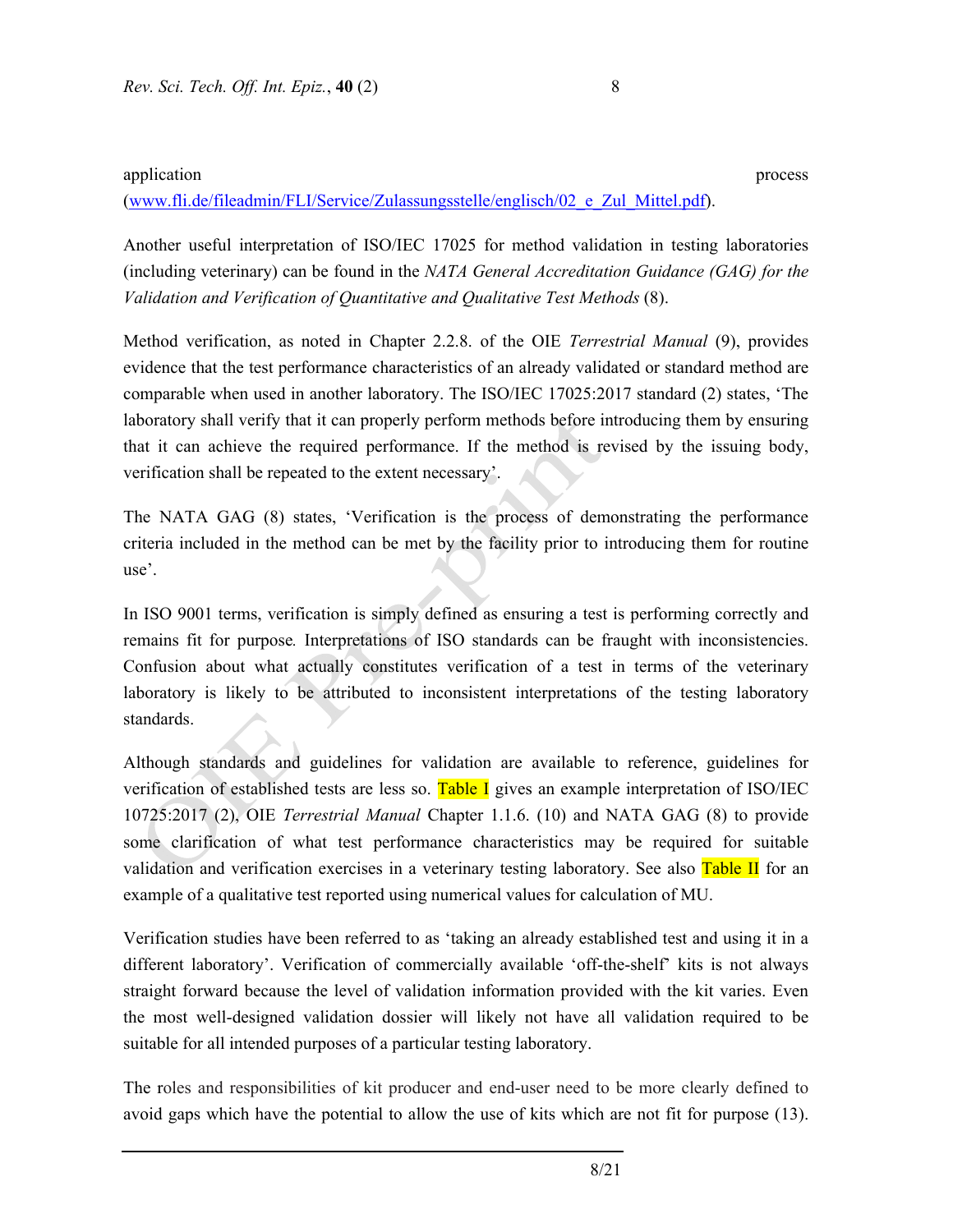Although kit producers should provide supporting data for intended purposes, some uses may not be covered, e.g. use of the test in remote geographical target populations. In such circumstances, the testing laboratory must take responsibility for filling the gaps in the validation process when using the test for the purpose they intend.

Chapter 2.2.8. of the *Terrestrial Manual* discusses comparability studies, which are carried out to ensure that, if minor changes are made to an established test, the analytical performance characteristics of the modified test are as good as those of the validated test within statistical defined limits. The chapter notes that important variables 'outside of the assay' may require verification. These include the nature of the target population, the species, and the specimen. Such changes would require a verification study 'to validate the performance characteristics of the test under the new circumstances' (9).

*Terrestrial Manual* Chapter 1.1.6. (section 5.4) considers a process of limited validation of commercial kits and candidate assays with published validation. After assessment to ensure expected analytical test performance, 'a limited stage-two validation [diagnostic performance] should be considered in the context of the intended application and target population' (10). After this approach, if the test does not have the required fit for purpose, a full validation will be required.

A related paper (Kirkland & Newberry, this volume [14]), includes a flowchart that provides a pictorial description of what may be required when a standard test has variables 'outside of the assay' that have changed from the initial validation, and when a full validation is required.

The following example illustrates what performance characteristics may be investigated when a commercially sourced test is used outside the scope of its intended application. A commercially available porcine epidemic diarrhoea virus (PEDV) antibody enzyme-linked immunosorbent assay (ELISA) (or 'standard' test) was found not to be fit for the intended purpose of serosurveillance in a population that was geographically different from the one the manufacturer used to designate its cut-off. To be fit for the purpose of serosurveillance of pig populations in the country where the kit was manufactured, there was a need to reduce the test's diagnostic sensitivity (DSe) to balance diagnostic specificity (DSp) due to the presence of a closely related virus, transmissible gastroenteritis (TGE). During the manufacturer's validation process, the ELISA was shown to cross react with TGE antibodies present in local populations. The ELISA was purchased for serosurveillance and estimation of prevalence of antibodies against PEDV in a geographical area that was expected to have an extremely low prevalence of PEDV or related viruses. Due to the low prevalence of PEDV in the area of interest and the limited number of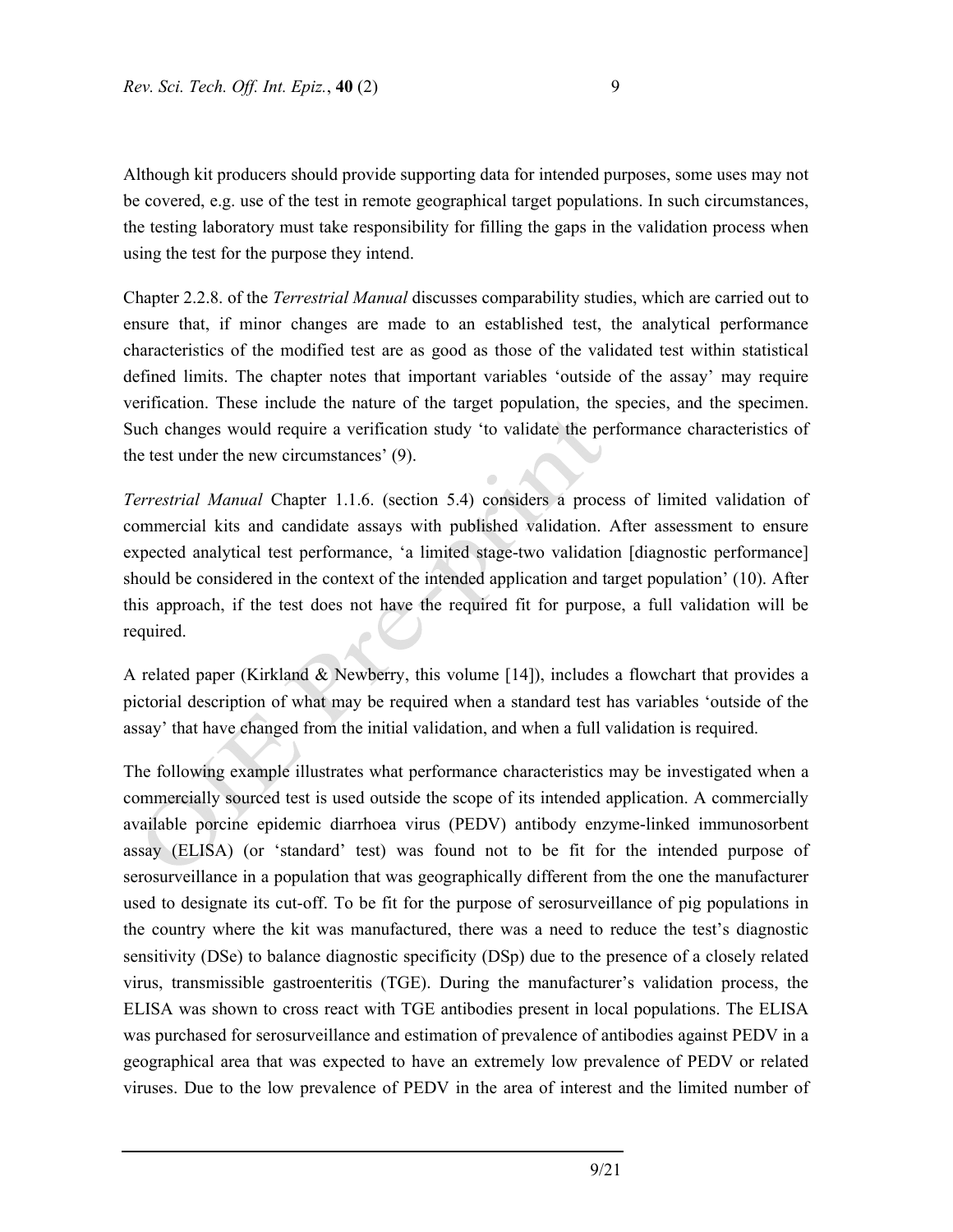samples able to be assessed as part of the planned surveillance study, the test required a high level of DSp and a reasonable level of DSe to be suitable for the customer's requirements.

During initial verification, analytical specificity (ASp) was established using local negative pig populations. Testing of a small number of well-characterised, outbreak-sourced field sera from endemic areas and Day 14 post-infection experimental serum showed evidence of lower than expected DSe  $(Fig. 1a)$ . Notably, the manufacturer's validation file did acknowledge the limitations of their validation process (data not shown).

Additional verification of the ELISA was performed by testing sera from 25 PEDV-infected and 243 PEDV non-infected pigs. Changing the cut-off and using a confirmatory test – a PEDV indirect immunofluorescence assay  $(IFA)$  – on sera with ELISA reactivity in the 40%–60% range resulted in an increased DSe  $(Fig. 1b)$ . Subsequent testing of a larger number of PEDVpositive field sera from PEDV-endemic pig populations and antibody assessment of closely related viruses confirmed results. Although a full assessment of DSe and DSp is not normally thought to be a requirement of test 'verification', 'off-the-shelf' diagnostic kits developed in different geographical parts of the world should have some level of validation to ensure that its DSe and DSp are sufficient for the new purpose of the testing laboratory. The example also illustrates the advantage of a serial testing approach, or 'testing algorithm' – first testing samples using a screening test with high DSe, then testing the positive samples using a confirmatory test with a high DSp – to optimise overall specificity and decrease the chance of false-positive results.

# **Proficiency testing**

The role of PT is vital for any laboratory that is accredited or seeking accreditation and the purpose of such programmes is to evaluate the laboratory's performance. It allows results with assigned (or expected) values to be compared between laboratories, which is important to implement quality control measures. There are many PT schemes available worldwide and programmes that are accredited for ISO/IEC 17043 are best used, as they operate under recognised QMS. Organisations such as ILAC have listings of accredited PT providers, with information about contact details and scope of accreditation on their web pages. Proficiency testing providers found on the database of ILAC MRA signatories have been peer-evaluated in accordance with the requirements of ISO/IEC 17011 to demonstrate their competence. It is important that the choice of PT provider is appropriate and is fit for the laboratory's intended purpose. For further details on PT schemes, the authors refer readers to PT and reproducibility papers in this volume (Johnson & Cabuang and Waugh & Clark [15, 16]).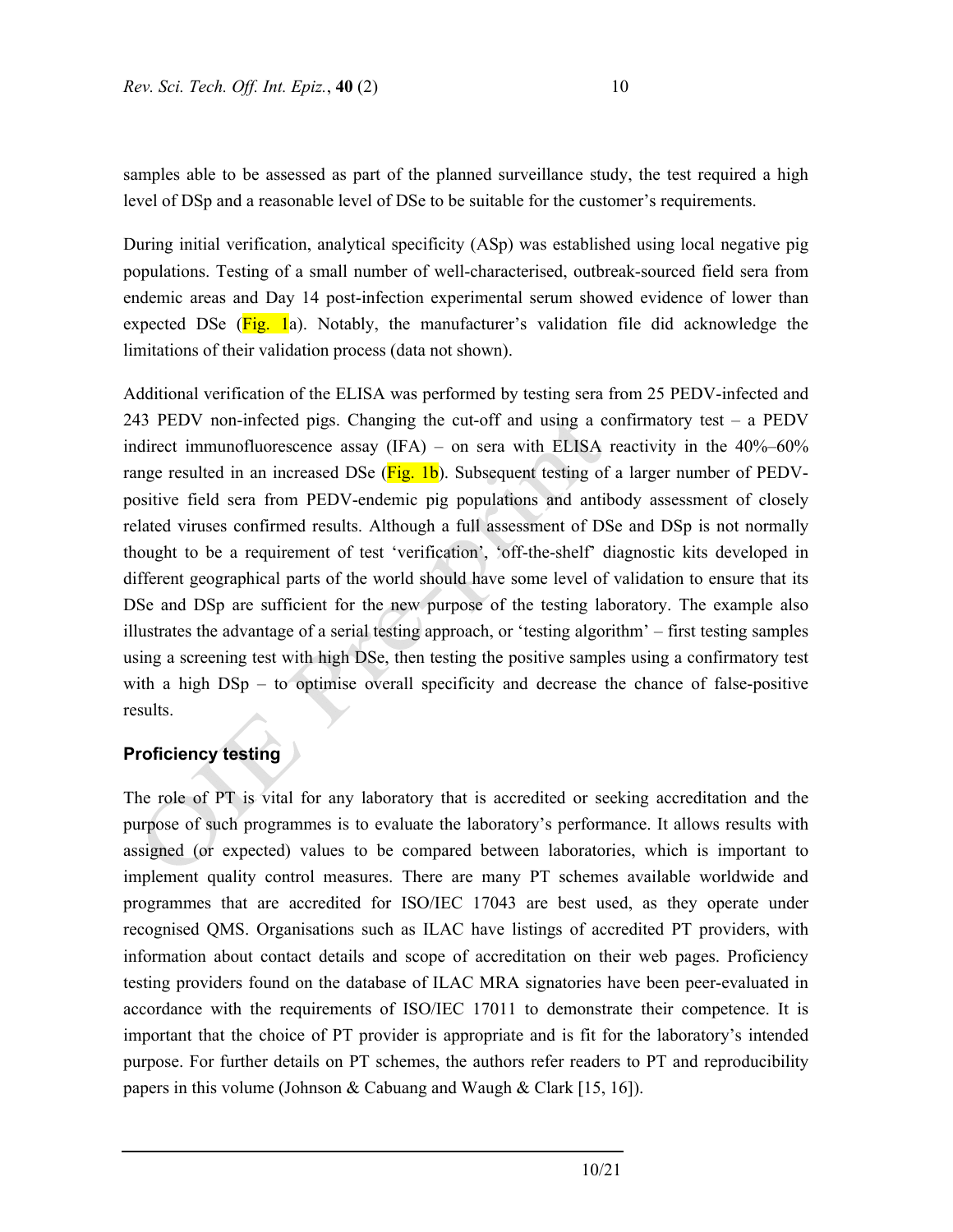# **Conclusions**

Good laboratory practice for obtaining valid laboratory results consists of three important components: *i)* independent, third-party accreditation, *ii)* method validation/verification, and *iii)* ongoing quality control/quality assurance in the form of intra-laboratory and inter-laboratory assessment.

A sound laboratory QMS that includes well-structured validation and verification processes will ensure that the testing laboratory can transparently demonstrate its competency and its ability to produce consistent, technically valid results that will meet the needs of its customers.

Validation of standard tests is not always as comprehensive as expected by the laboratory (and, by extension, the customer) for intended purposes. There are instances when extended assessment of parameters such as DSp and DSe will be required. It is important to note that the new version of ISO 17025:2017 specifies that personnel must be authorised to perform validation and related activities, which means that training in validation and verification methods, including results interpretation, is likely to become more important to prove competence.

National and international organisations, accreditation bodies and PT providers have processes that can ensure a laboratory's QMS is peer reviewed and shown to be competent, giving the customer, regulatory bodies or stakeholders increased confidence in testing outcomes.

Regardless of whether a laboratory is accredited or not, the steps leading to the implementation of a quality system remain the same. Early discussions with the accreditation body are useful to get a realistic assessment of operational and financial requirements. Some regulatory bodies offer cost-free pre-assessment, which helps to define the scope of accreditation. The OIE Reference Laboratories, and international organisations such as the Food and Agriculture Organization of the United Nations and the International Atomic Energy Agency, provide training and offer enrolment in proficiency test rounds to facilitate development of a culture of quality within a testing laboratory (17).

# **Normes et lignes directrices relatives à la qualité applicables à la validation des tests de diagnostic pour les maladies infectieuses dans les laboratoires vétérinaires**

K.M. Newberry & A. Colling

## **Résumé**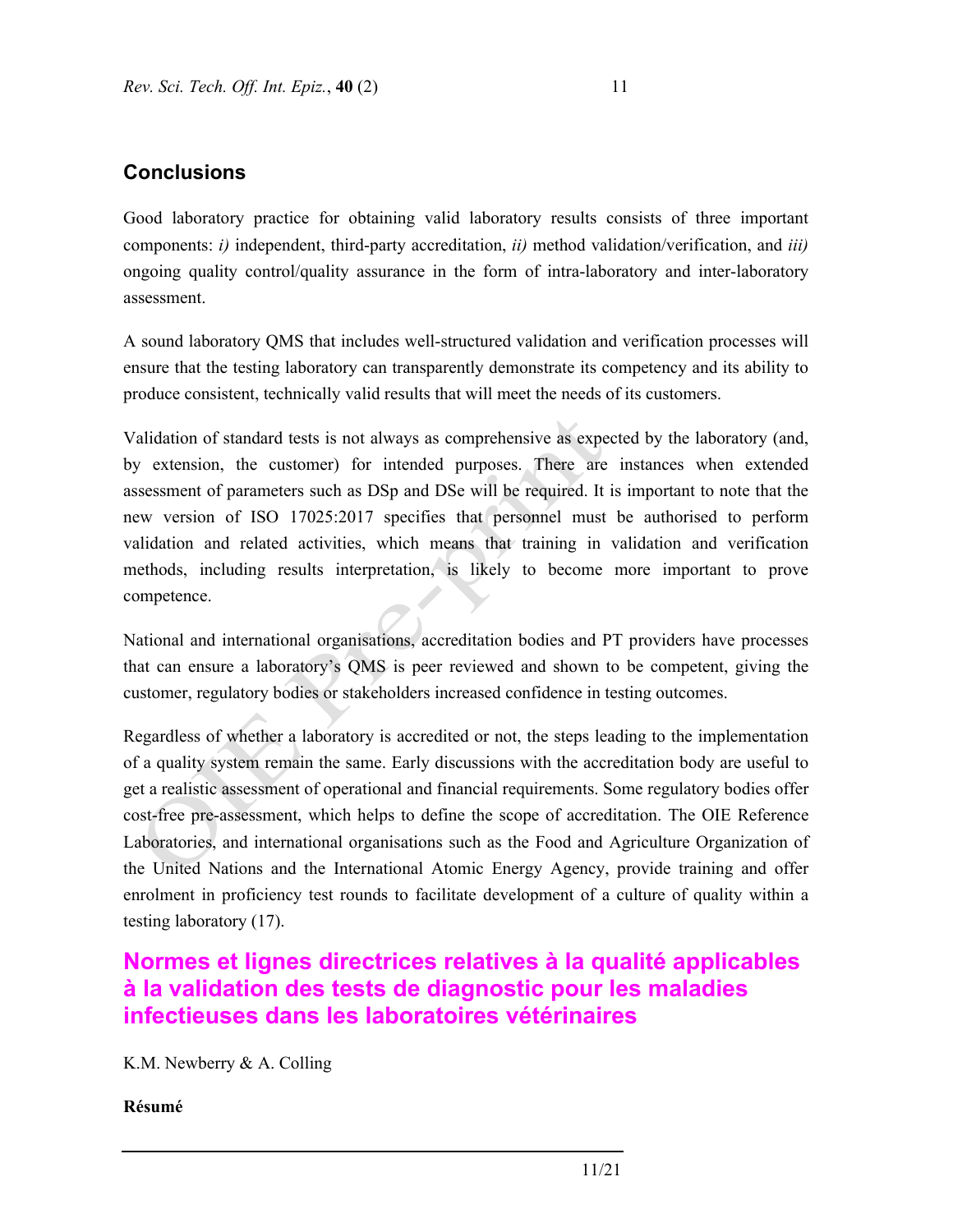Le chapitre 1.1.1 du *Manuel des tests de diagnostic et des vaccins pour les animaux terrestres* de l'Organisation mondiale pour la santé animale donne une vue d'ensemble des principaux aspects de la gouvernance et de la gestion d'un laboratoire de diagnostic vétérinaire tandis que le chapitre 1.1.5 introduit aux principes de la gestion de la qualité dans les laboratoires. Les deux chapitres reposent sur la norme de l'Organisation internationale de normalisation/Commission électrotechnique internationale ISO/IEC 17025:2005, « Exigences générales concernant la compétence des laboratoires d'étalonnages et d'essais ». Les auteurs font le point sur l'état actuel des normes et des organismes de réglementation pertinents en matière d'accréditation des systèmes de gestion de la qualité , en mettant l'accent sur la norme ISO/IEC 17025:2017 qui est plus précisément axée sur les laboratoires d'essais et d'étalonnage. Les auteurs mettent en avant un certain nombre de questions et de considérations importantes qu'un laboratoire devrait prendre en compte lors de la conception et de la mise en œuvre continue de son système de gestion de la qualité et les illustrent d'exemples relatifs à des aspects particuliers de la validation et du contrôle des performances d'un test, notamment l'incertitude des mesures. Un système de gestion de la qualité doit courir tous les aspects opérationnels d'un laboratoire, y compris le personnel, la structure organisationnelle, les processus et les procédures. L'accréditation d'un laboratoire de diagnostic repose sur trois composantes majeures : *a*) l'évaluation, qui doit être conduite de manière indépendante ou par des tiers ; *b*) des tests validés de manière appropriée et utilisés par des opérateurs de laboratoire qualifiés dans un laboratoire correctement équipé; *c*) un contrôle de la qualité continu, à la fois interne et externe. Prises ensemble, ces composantes garantissent que les résultats d'un test sont le fruit d'un processus normalisé et d'un examen structuré et conduit par des pairs, et démontrent aussi bien la compétence que la capacité à produire des résultats diagnostiques robustes sur le plan technique et répondant aux besoins des clients – vétérinaires, propriétaires d'animaux, régulateurs, organisations et secteur privé – ainsi qu'aux besoins des décideurs en charge des programmes de santé animale et de surveillance.

### **Mots-clés**

Accréditation – Assurance qualité – Contrôle des performances d'un test – ISO – OIE – Organisation internationale de normalisation – Organisation mondiale de la santé animale – Système de gestion de la qualité – Validation.

# **Normas de calidad y directrices de validación de pruebas para enfermedades infecciosas en los laboratorios veterinarios**

K.M. Newberry & A. Colling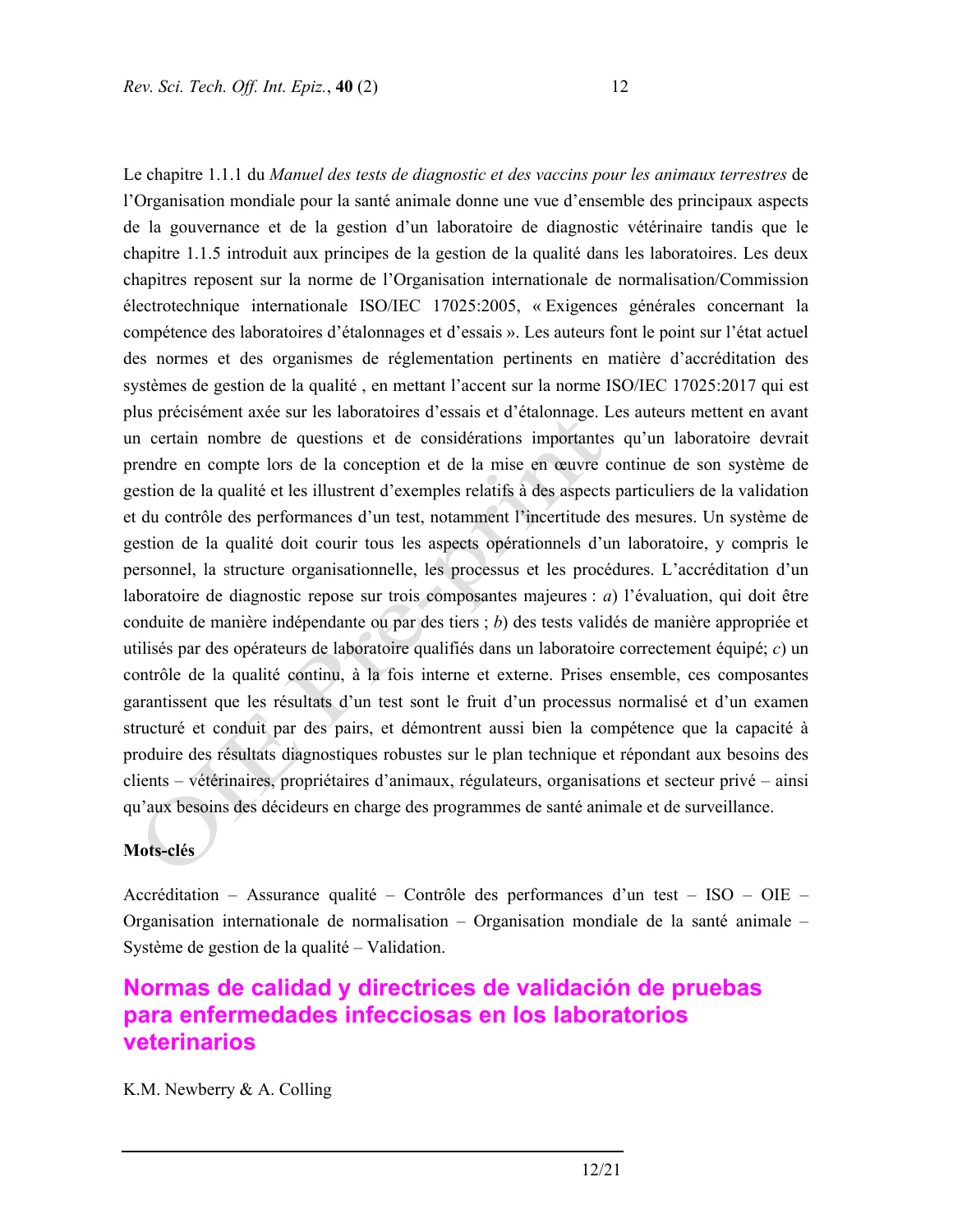### **Resumen**

En el capítulo 1.1.1 del *Manual de las Pruebas de Diagnóstico y de las Vacunas para los Animales Terrestres* de la Organización Mundial de Sanidad Animal (OIE) se resumen los aspectos más importantes de la dirección y la gestión de laboratorios de análisis veterinarios, mientras que en el capítulo 1.1.5 se aborda el tema de la gestión de la calidad. Ambos capítulos están basados en la norma ISO/IEC 17025:2005, "Requisitos generales para la competencia de los laboratorios de ensayo y de calibración" de la Organización Internacional de Normalización y la Comisión Electrotécnica Internacional. Los autores ofrecen información actualizada sobre las normas aplicables y los organismos de reglamentación competentes por lo que respecta a la certificación de sistemas de gestión de la calidad, partiendo básicamente de las disposiciones de la norma ISO/IEC 17025:2017 que se aplican a los laboratorios de ensayo y de calibración. También destacan las cuestiones y consideraciones importantes que un laboratorio debe tener en cuenta para concebir y mantener su sistema de gestión de la calidad, en particular los aspectos relativos a la validación y verificación de pruebas, incluida la incertidumbre de medición, y ofrecen ejemplos al respecto. Un sistema de gestión de la calidad tiene por objetivo cubrir todos los aspectos del funcionamiento de un laboratorio, lo que comprende su personal, su estructura organizativa y sus procesos y protocolos. La acreditación de un laboratorio de diagnóstico consta de tres componentes fundamentales: a) una evaluación por parte de un tercero independiente; b) la realización de pruebas debidamente validadas, a cargo de técnicos de laboratorio competentes, en un laboratorio convenientemente equipado; y c) controles continuos de la calidad, tanto internos como externos. La suma de estos componentes garantiza que los resultados de un ensayo sean fruto de un proceso normalizado y de una revisión por homólogos estructurada y demuestra que el laboratorio posee tanto la competencia como la capacidad necesarias para obtener resultados de diagnóstico técnicamente válidos, que respondan a las necesidades tanto de los clientes (veterinarios, propietarios de animales, organismos de reglamentación, organizaciones y entidades industriales) como de las instancias decisorias que intervienen en los programas de sanidad animal y vigilancia zoosanitaria.

#### **Palabras clave**

Acreditación – Certificación – Garantía de calidad – ISO – Organización Internacional de Normalización – Organización Mundial de Sanidad Animal – OIE – Sistema de gestión de la calidad – Validación – Verificación.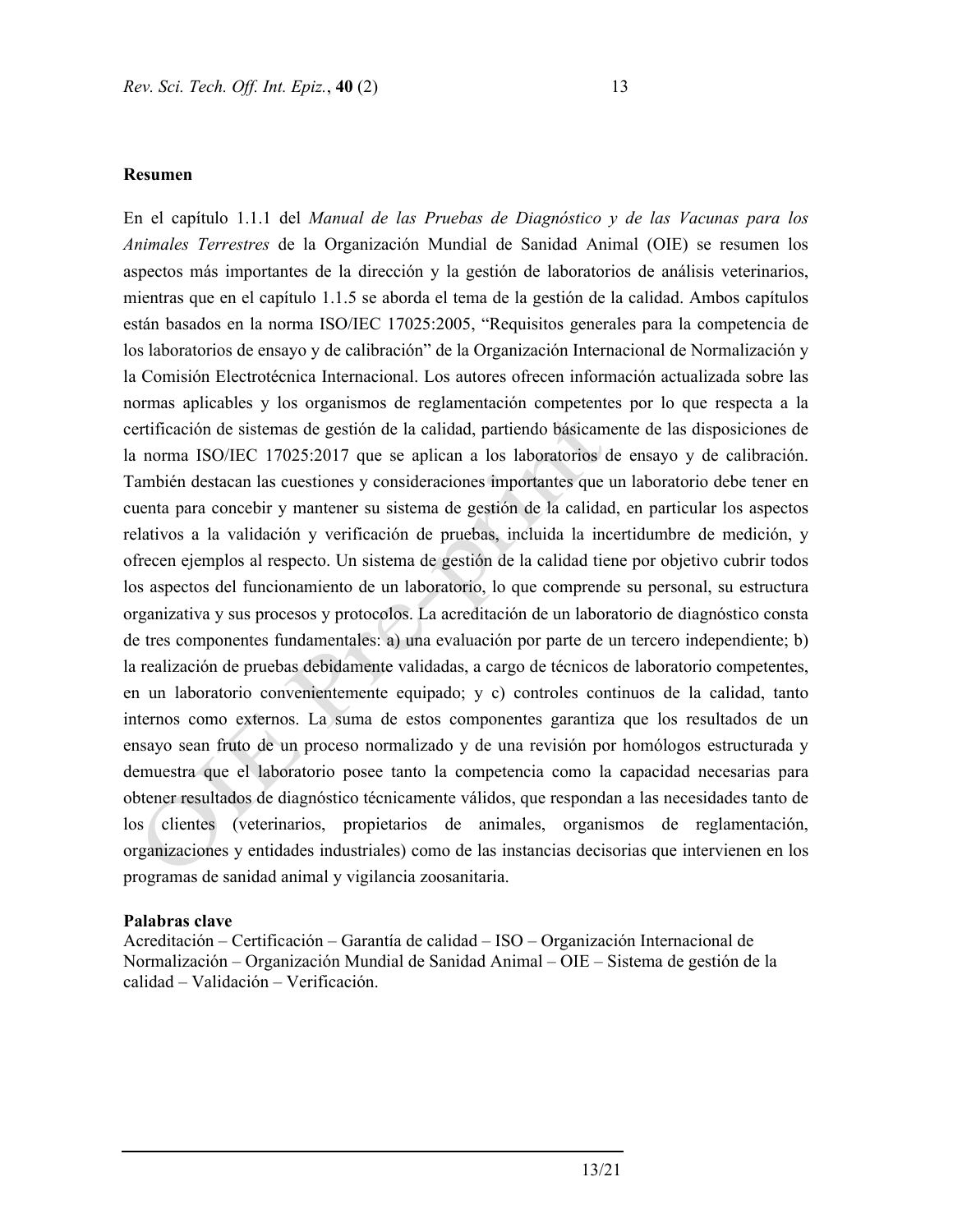1. International Organization for Standardization (ISO) (2015). – Quality management principles. ISO, Geneva, Switzerland, 20 pp. Available at: www.iso.org/files/live/sites/isoorg/files/store/en/PUB100080.pdf (accessed on 13 March 2021).

2. International Organization for Standardization (ISO) (2017). – ISO/IEC 17025:2017. General requirements for the competence of testing and calibration laboratories. ISO, Geneva, Switzerland. Available at: www.iso.org/standard/66912.html (accessed on 13 March 2021).

3. World Organisation for Animal Health (OIE) (2018). – Chapter 1.1.5. Quality Management in veterinary testing laboratories. *In* Manual of Diagnostic Tests and Vaccines for Terrestrial Animals. OIE, Paris, France. Available at: www.oie.int/standard-setting/terrestrialmanual/access-online/ (accessed on 13 March 2021).

4. Dicker D. & Styzinski J. (2018). – ISO/IEC 17025:2017 General requirements for the competence of testing and calibration laboratories. Informative session: changes to the requirements and NATA's implementation process [PowerPoint presentation]. National Association of Testing Authorities, Rhodes, Australia, 80 pp. Available at: www.nata.com.au/images/pdf\_files/ISO\_IEC\_17025\_Presentation.pdf (accessed on 13 March 2021).

5. National Association of Testing Authorities (NATA) (2018). – Specific Accreditation Criteria. ISO/IEC 17025 Application Document: Animal Health – Appendix. NATA, Rhodes, Australia, 26 pp. Available at: www.nata.com.au/phocadownload/spec-criteria-guidance/animalhealth/Animal-Health-ISO-IEC-17025-Appendix.pdf (accessed on 13 March 2021).

6. Department of Agriculture, Water and the Environment (DAWE) (Australia) (2020). – SCAHLS [Sub-Committee for Animal Health Laboratory Standards] validation template for serological assays. DAWE, Canberra, Australia. Available at: www.agriculture.gov.au/animal/health/laboratories/tests/test-development/validation-serologicalassays (accessed on 13 March 2020).

7. Department of Agriculture, Water and the Environment (DAWE) (Australia) (2020). – SCAHLS [Sub-Committee for Animal Health Laboratory Standards] validation template for nucleic acid detection (NAD) tests. DAWE, Canberra, Australia. Available at: www.agriculture.gov.au/animal/health/laboratories/tests/test-development/validation-nucleicacid-detection (accessed on 13 March 2020).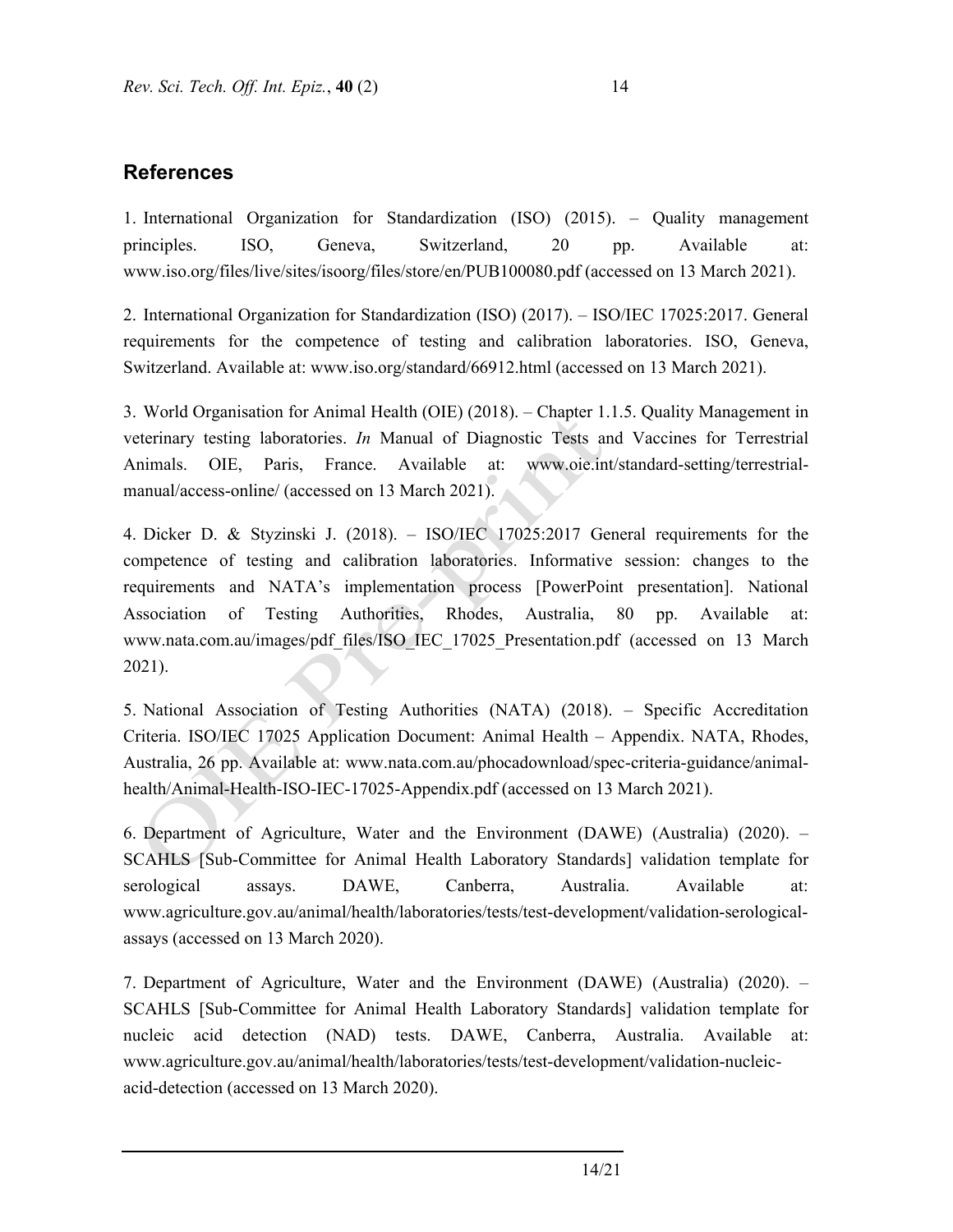8. National Association of Testing Authorities (NATA) (2018). – General Accreditation Guidance – Validation and verification of quantitative and qualitative test methods. NATA, Rhodes, Australia, 31 pp. Available at: www.nata.com.au/phocadownload/gen-accreditationguidance/Validation-and-Verification-of-Quantitative-and-Qualitative-Test-Methods.pdf (accessed on 13 March 2021).

9. World Organisation for Animal Health (OIE) (2019). – Chapter 2.2.8. Comparability of assays after changes in a validated method. *In* Manual of Diagnostic Tests and Vaccines for Terrestrial Animals. OIE, Paris, France, 11 pp. Available at: www.oie.int/fileadmin/Home/eng/Health\_standards/tahm/2.02.08\_COMPARABILITY\_ASSAY S AFTER CHANGE0S.pdf (accessed on 13 March 2021).

10. World Organisation for Animal Health (OIE) (2019). – Chapter 1.1.6. Principles and methods of validation of diagnostic assays for infectious diseases. *In* Manual of Diagnostic Tests and Vaccines for Terrestrial Animals. OIE, Paris, France, 16 pp. Available at: www.oie.int/fileadmin/Home/eng/Health\_standards/tahm/1.01.06\_VALIDATION.pdf (accessed on 13 March 2021).

11. Ellison S.L.R. & Williams A. (eds) (2012). – Eurachem/CITAC Guide CG 4: Quantifying uncertainty in analytical measurement, 3rd Ed. Eurachem, Teddington, United Kingdom, Section 3. Available at: www.eurachem.org/images/stories/Guides/pdf/QUAM2012\_P1.pdf (accessed on 13 March 2021).

12. World Organisation for Animal Health (OIE) (2019). – Chapter 2.2.4. Measurement uncertainty. *In* Manual of Diagnostic Tests and Vaccines for Terrestrial Animals. OIE, Paris, France, 4 pp. Available at: www.oie.int/fileadmin/Home/eng/Health\_standards/tahm/2.02.04\_MEASUREMENT\_UNCERT .pdf (accessed on 13 March 2021).

13. Crowther J.R., Unger H. & Viljoen G.J. (2006). – Aspects of kit validation for tests used for the diagnosis and surveillance of livestock diseases: producer and end-user responsibilities. *Rev. Sci. Tech. Off. Int. Epiz*., **25** (3), 913–935. doi:10.20506/rst.25.3.1706.

14. Kirkland P.D. & Newberry K.M. (2021). – Your assay has changed – is it still 'fit for purpose'? What evaluation is required? *In* Diagnostic test validation science: a key element for effective detection and control of infectious animal diseases (I.A. Gardner & A. Colling, eds). *Rev. Sci. Tech. Off. Int. Epiz*., **40** (1), XX–YY. doi:10.20506/rst.40.1.XXXX.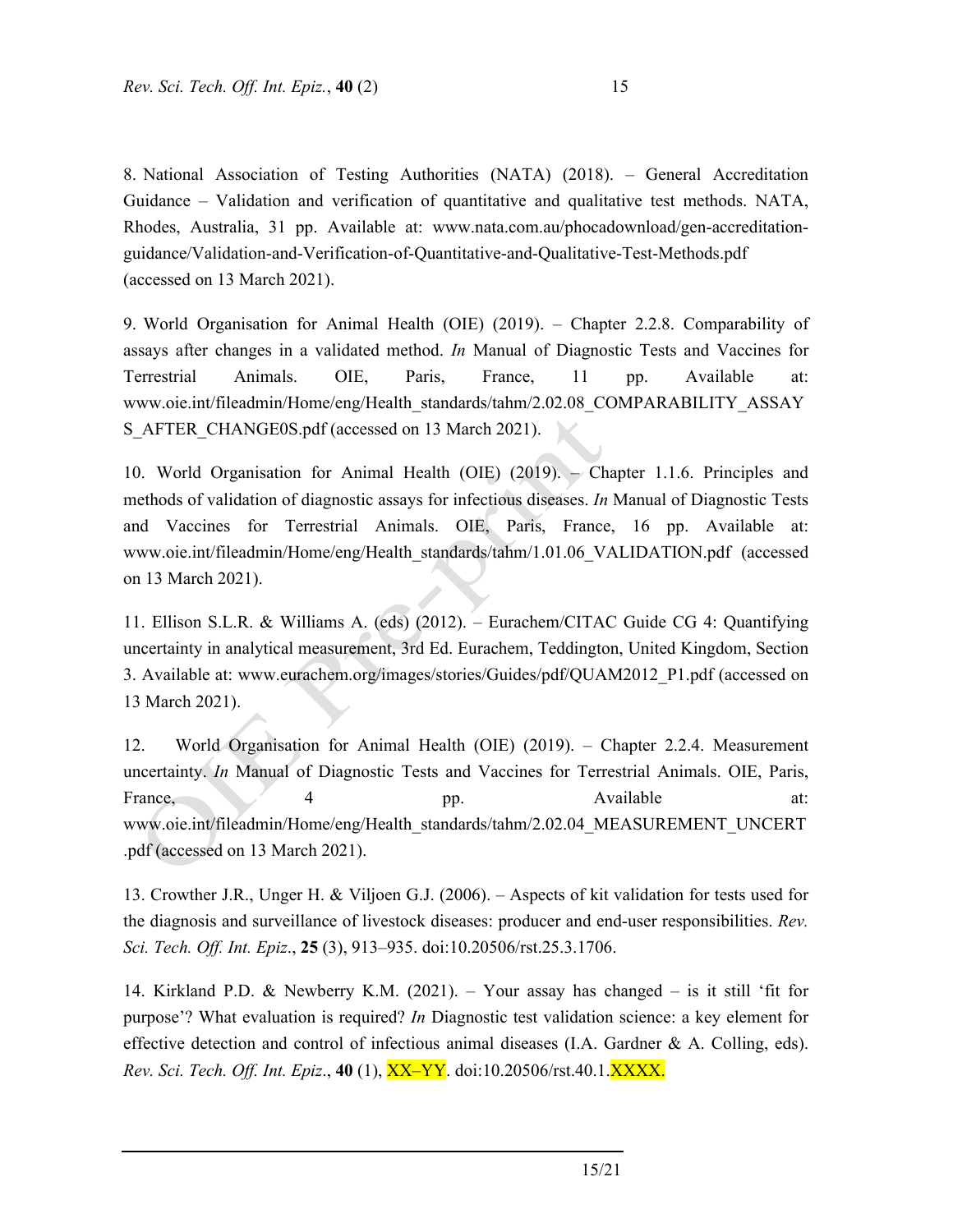15. Johnson P. & Cabuang L. (2021). – Proficiency testing and ring trials. *In* Diagnostic test validation science: a key element for effective detection and control of infectious animal diseases (I.A. Gardner & A. Colling, eds). *Rev. Sci. Tech. Off. Int. Epiz*., **40** (1), XX–YY. doi:10.20506/rst.40.1.XXXX.

16. Waugh C. & Clark G. (2021). – Factors affecting test reproducibility among laboratories. *In* Diagnostic test validation science: a key element for effective detection and control of infectious animal diseases (I.A. Gardner & A. Colling, eds). *Rev. Sci. Tech. Off. Int. Epiz*., **40** (1), XX–YY. doi:10.20506/rst.40.1.XXXX.

17. Colling A., Jeggo M., Louvandini H., Lelenta M. & Robinson M. (2008). – The establishment of quality systems in veterinary diagnostic testing laboratories in developing countries: experiences with the FAO/IAEA external quality assurance programme. *Accred. Qual. Assur*., **13** (1), 33–45. doi:10.1007/s00769-007-0329-7.

 $\frac{1}{2}$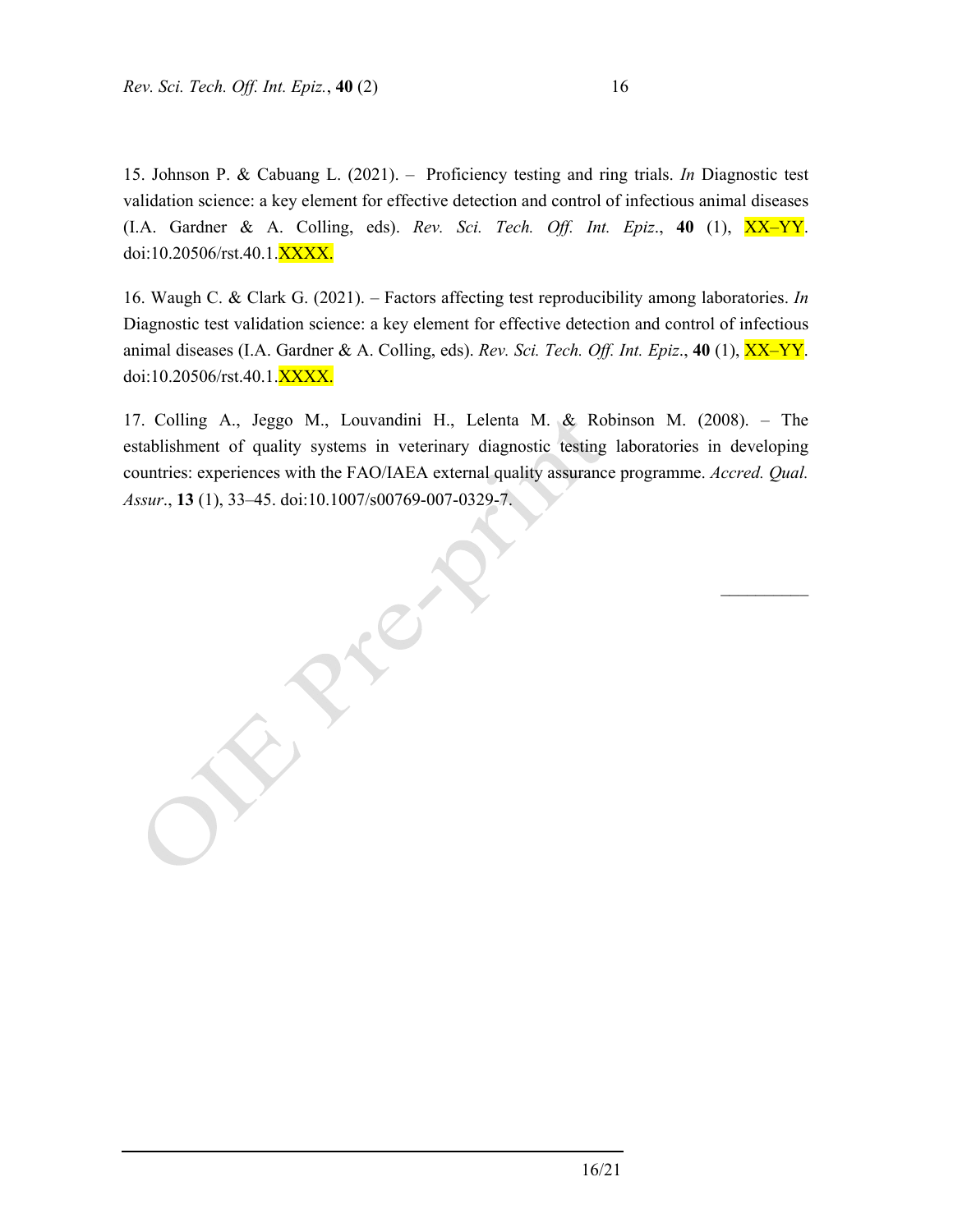### **Table I**

### **Alignment of validation and verification performance criteria for diagnostic assays**

| Validation criteria for non-standard diagi               | Verification criteria for standard (establishe<br>diagnostic assay                                           |
|----------------------------------------------------------|--------------------------------------------------------------------------------------------------------------|
| Definition of intended purpose                           | Similarly defined fit for intended purpose                                                                   |
| Optimisation of test                                     | Not required                                                                                                 |
| Standardisation                                          | Not required                                                                                                 |
| Robustness-Ruggedness (test developmer Not required      |                                                                                                              |
| Repeatability                                            | Required                                                                                                     |
|                                                          |                                                                                                              |
| Analytical sensitivity - quantitative tests onl Required |                                                                                                              |
| Analytical specificity, or selectivity                   | Some degree of validation will be required if previo<br>similar testing populations, species, required purpo |
| Diagnostic sensitivity                                   | Some degree of validation will be required if previo<br>similar testing populations, species, required purpo |
| Diagnostic specificity, or selectivity                   | Some degree of validation will be required if previo<br>similar testing populations, species, required purpo |
| Defined threshold (cut-off) values                       | Verify the defined threshold suits the laboratory's re-<br>validation required                               |
| Reproducibility: Precision. Inter- and intra-la Required |                                                                                                              |

Reproducibility: Accuracy. Inter- and intra-l Required

Designation of intended fit for purpose after Designation of intended fit for purpose after cut-off determined

Measurement of uncertainty (MU) for quant Ongoing assessment required for quantitative tests

\* ISO/IEC 17025:2017 notes that qualitative tests are those whose test outcomes are not numerically based. However, if a qualitative test is reported using a numerical value, it should be regarded in the same way as for quantitative test procedures (MU only)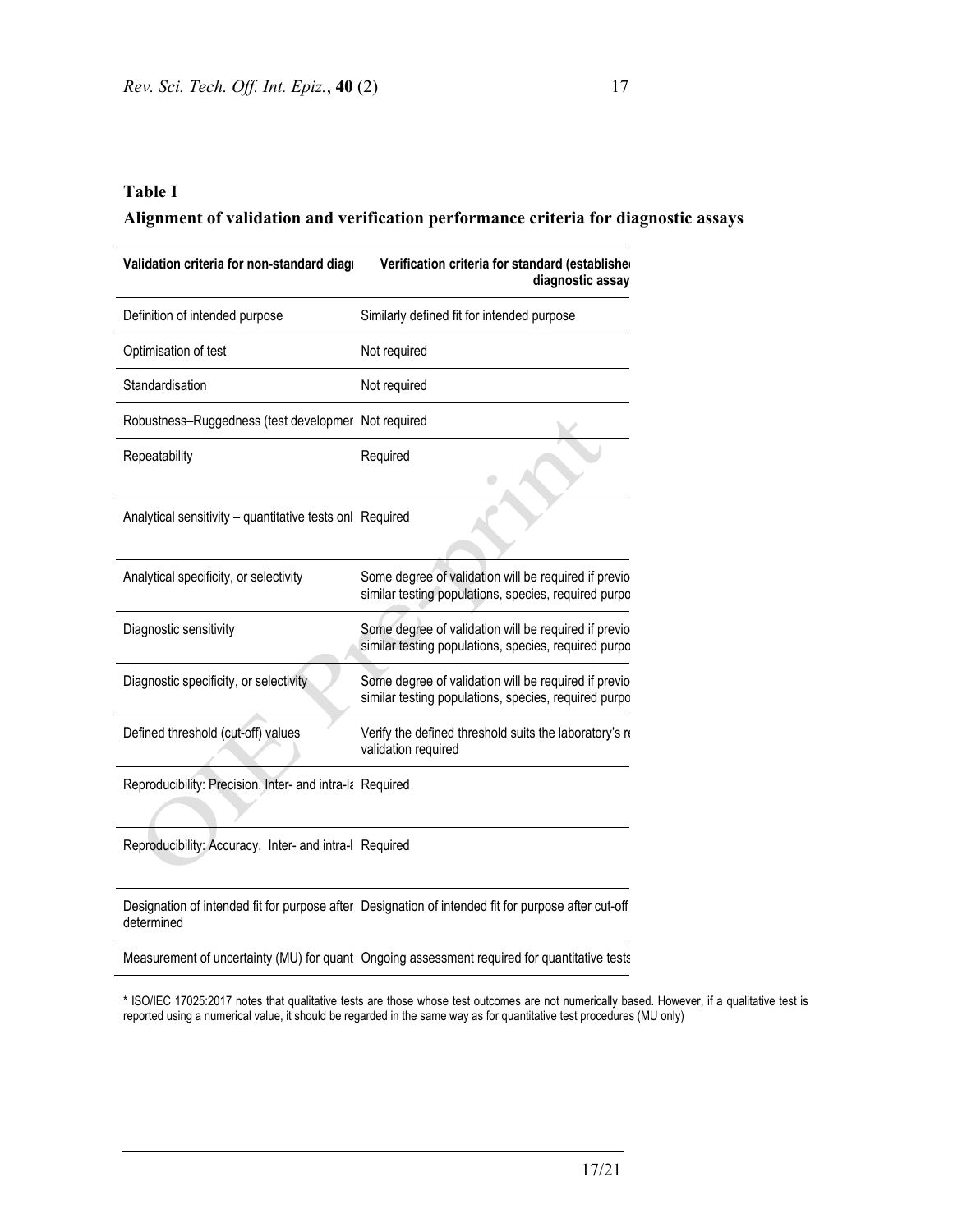| `able_ |  |
|--------|--|
|--------|--|

### **Top-down or control sample approach for an equine influenza TaqMan A assay**

| Number of test runs                                      | Weak positive control sample<br>(Results expressed as Ct value) |
|----------------------------------------------------------|-----------------------------------------------------------------|
| 1                                                        | 33.60                                                           |
| 2                                                        | 33.20                                                           |
| 3                                                        | 33.96                                                           |
| 4                                                        | 33.18                                                           |
| 5                                                        | 33.96                                                           |
| 6                                                        | 32.72                                                           |
| 7                                                        | 33.57                                                           |
| 8                                                        | 33.45                                                           |
| 9                                                        | 32.80                                                           |
| 10                                                       | 33.20                                                           |
| Mean                                                     | 33.36                                                           |
| <b>Standard Deviation (STD)</b>                          | 0.43                                                            |
| Relative Standard Deviation (RSD) = STD/Mean             | 0.0128                                                          |
| Expanded Uncertainty $U_{(95\%Cl)} = 2 \times RSD$       | 0.0255                                                          |
| Apply Expanded Uncertainty at cut-off (37*0.025)         | 0.94                                                            |
| Lower limit (Cut-off - expanded uncertainty) 37 - 0.94 = | 36                                                              |
| Upper limit (Cut-off + expanded uncertainty) 37 + 0.94 = | 38                                                              |

Ct: cycle threshold

This example uses data from replicate runs of a weak positive control sample (10 runs) of an equine influenza TaqMan A assay. The mean cycle threshold (Ct) value after 10 runs is 33.36 and the standard deviation is 0.43. The relative standard deviation is 0.0128. The expanded uncertainty (95% CI) is 2  $\times$  the relative standard deviation = 0.0255. Measurement of uncertainty (MU) is most relevant at the cut-off (Ct = 37) and can be applied by multiplication (37 × 0.0255 = 0.94). Subtraction from the threshold provides the lower 95% CI limit (Ct = 36) and in addition the upper  $95\%$  CI limit (Ct = 38).

#### **Interpretation of results**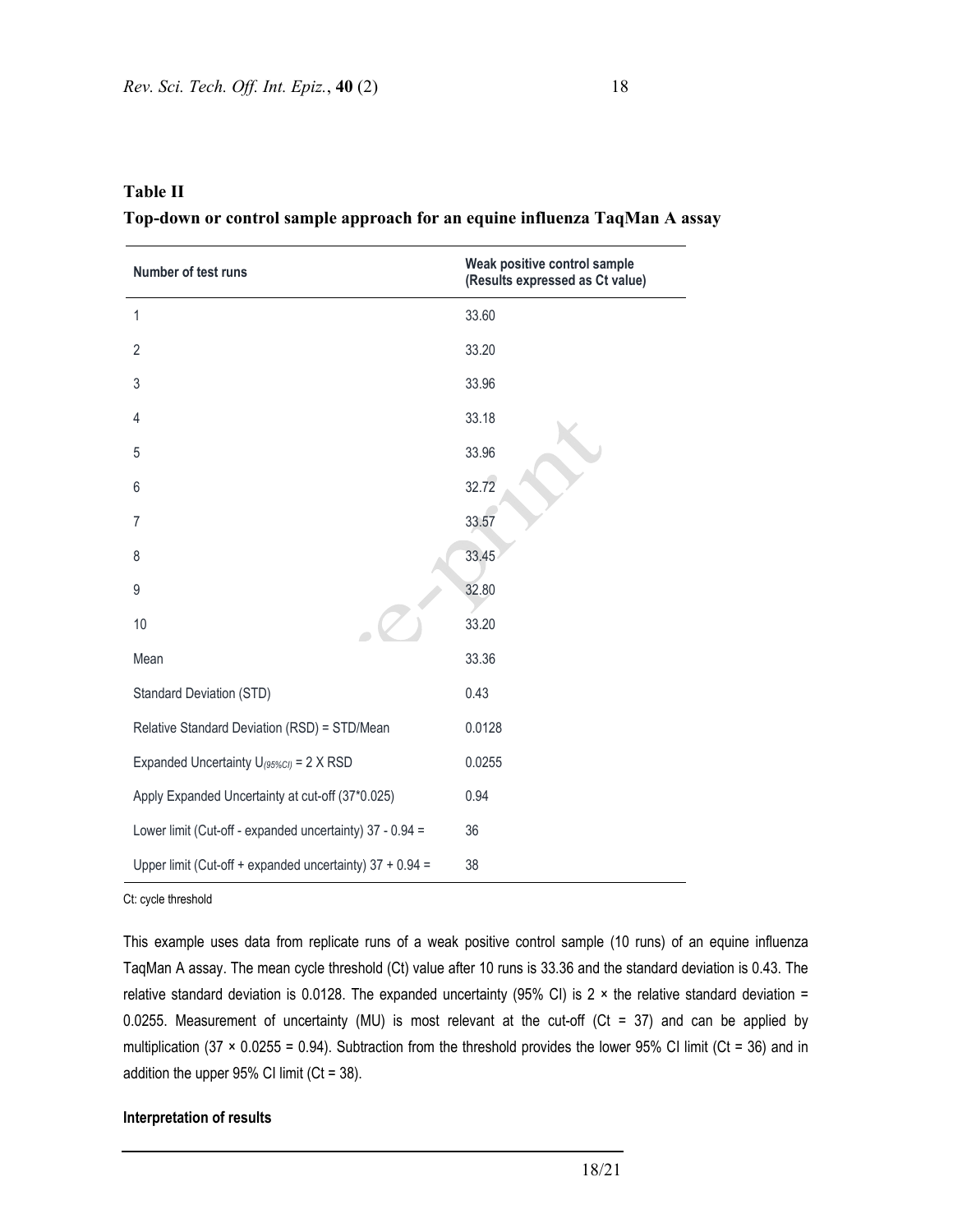Any positive result (Ct < 37) that is higher than 36 Ct is not positive with 95% confidence. Similarly, any negative result (Ct > 37) that is less than 38 is not negative with 95% confidence.

#### **Scope and limitations**

Methods for quantifying uncertainty (addressing MU) for tests vary. When estimating MU for quantitative, biologically based diagnostic tests, where variations in the substrate or matrix have large and unpredictable effects, a top-down approach is recommended (11). The advantage of this method is that quality control data are generated during normal test runs and can be used to estimate the precision of the assay and express it at the cut-off. The application at the cut-off level depends on the performance of the test at different analyte concentrations, e.g. variation is likely to increase at higher Ct values. The top-down approach does not identify individual contributors to measurement uncertainty but rather provides an overall estimate (12). Measurement of uncertainty does not replace test validation; however, the validation process includes assessments of repeatability through quality control samples which facilitate calculation of MU.

19/21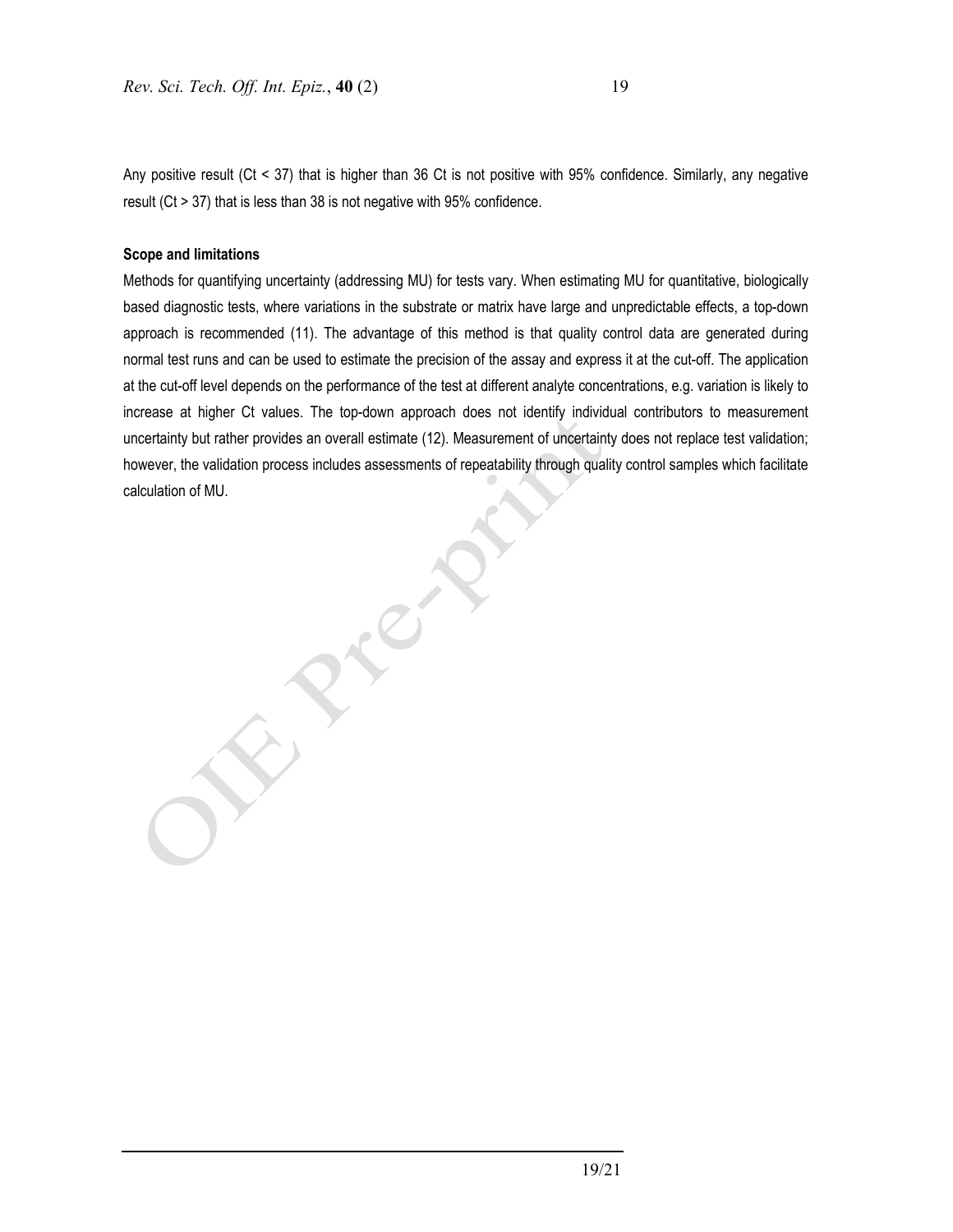# **Fig. 1**

**Diagnostic sensitivity and diagnostic specificity of porcine epidemic diarrhoea virus enzyme-linked immunosorbent assay** 

*a)* 60% cut-off as provided by kit producer